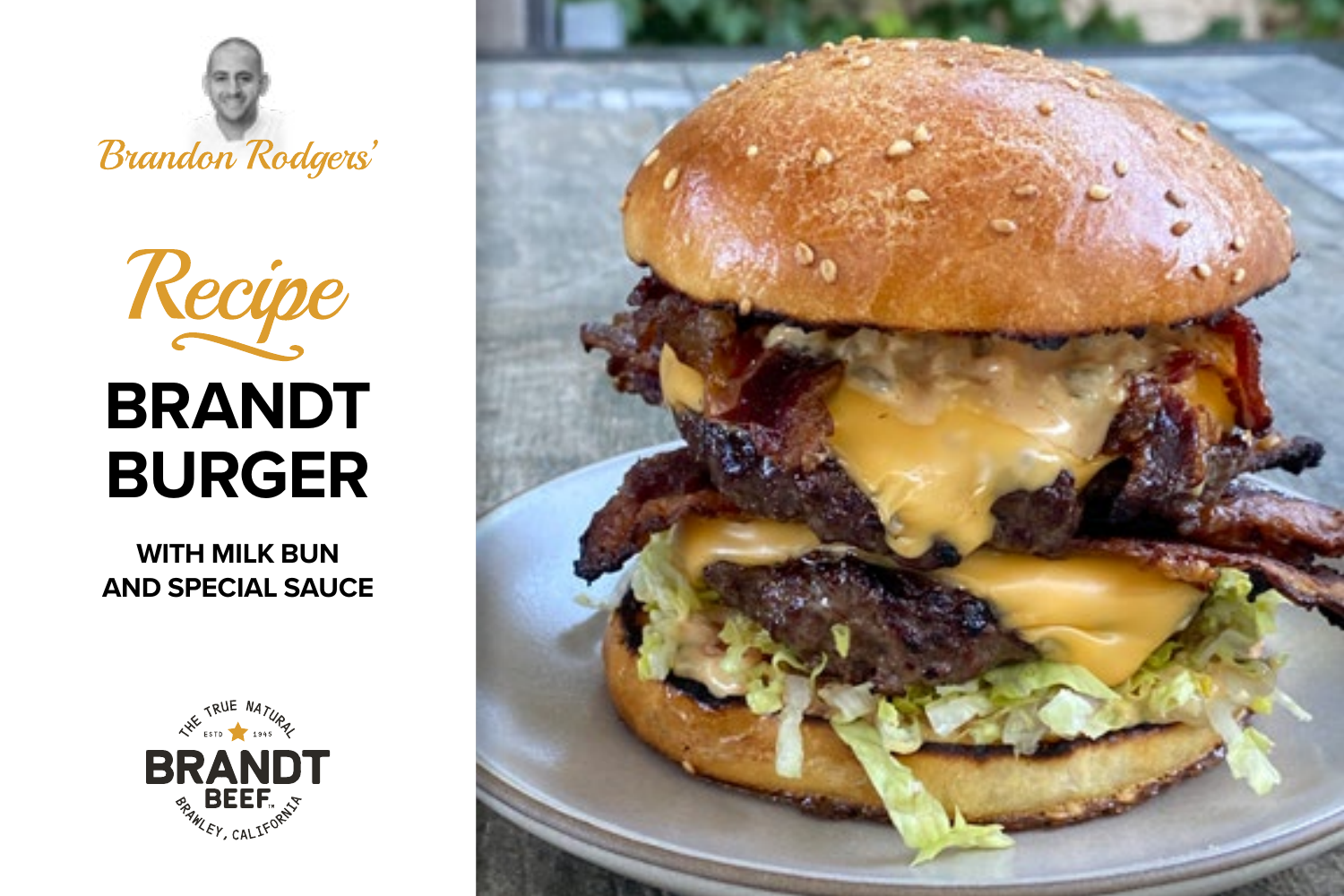



# **BRANDT BURGER: WITH MILK BUN AND SPECIAL SAUCE**

# COMPONENTS:

- Brandt Burger "Smash" patty
- Milk Bun
- Brandt Beef bacon (lay a single layer on a sheet tray with foil and bake in oven at 400˚F for 20 minutes)
- Special sauce
- American cheese
- Lettuce romaine hearts, thinly sliced

# BURGER INGREDIENTS:

- 1 Brandt burger 1/2 pound patty
- Kosher salt
- Black pepper (freshly milled)

# BURGER TECHNIQUE:

#### **STEP 1**

• Cut the patty in half creating 2, ¼ pound portions.

#### **STEP 2**

• Form ¼ pound balls.

#### **STEP 3**

- Gently smash the balls to form uneven patties.
- Place in the fridge.

# **ONFWORLD** — MEAT COMPANY —

# **STEP 4**

- Season one side with kosher salt and fresh ground black pepper. **STEP 5**
- Prepare charcoal coals and put a few pieces of wood chunks to get the temperature of BBQ to a steady 600°F. Clean and oil the grate.

# **STEP 6**

- Cook one side of the patties with the lid closed for about 2-3 minutes.
- "Kiss" the other side of the patties for about 1 minute.

#### **STEP 7**

- Remove from the grill.
- Place on a rack and put 1 slice of cheese on each patty.



Brandt Beef Recipe Collection Learn more about Brandt Beef and find new recipes: **oneworldmeatco.com**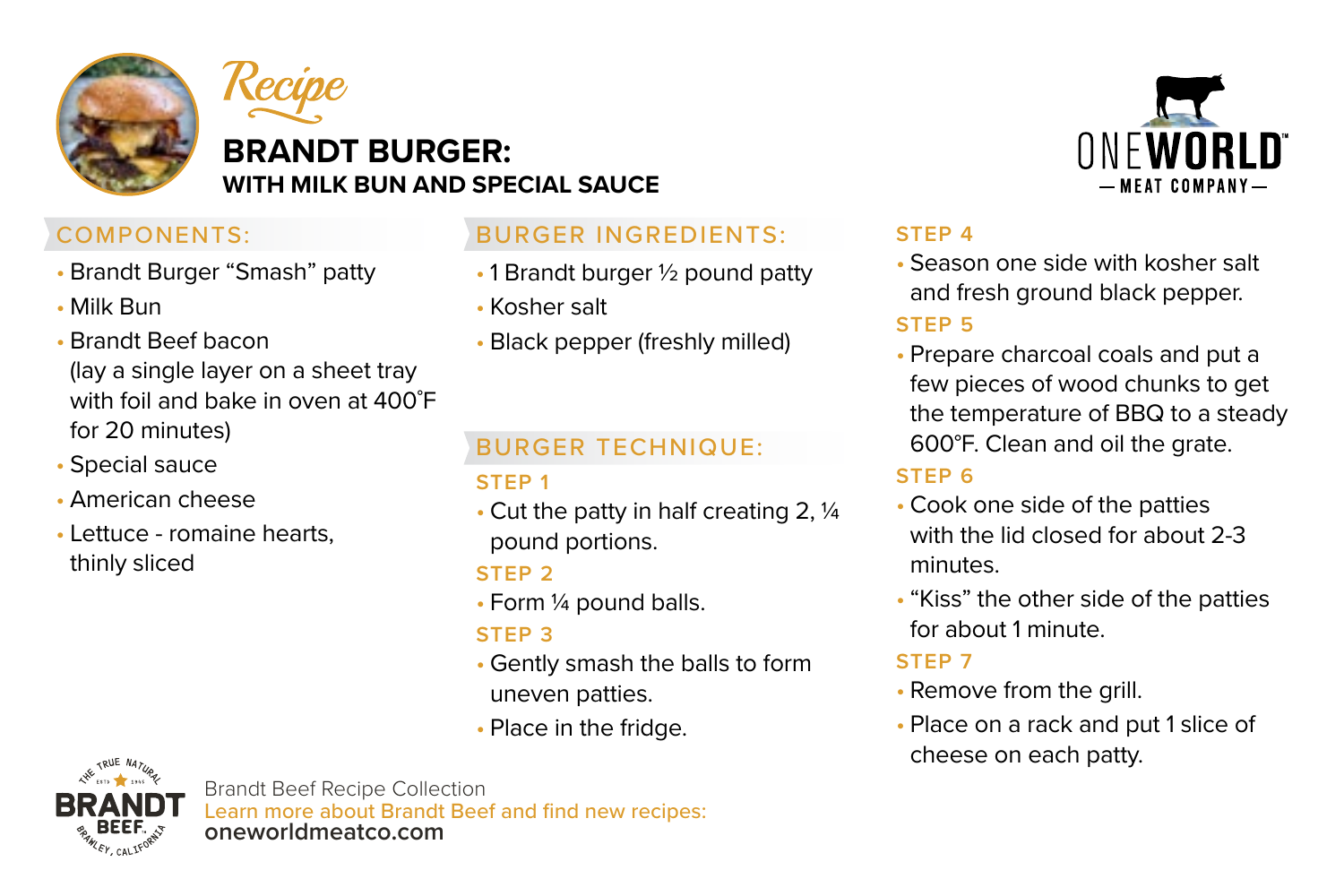



# **BRANDT BURGER: BURGER TECHNIQUE – CONTINUED**

# **STEP 8**

- Place 2 slices of Brandt Beef bacon on each patty. **STEP 9**
- Cut the Milk bun in half.
- Place on the grill to toast and get slightly charred hatch marks.

# **STEP 10**

• Place the burger back on the grill, but on the side of the grill using indirect heat to melt the cheese and crisp the bacon.

#### **STEP 11**

• Spread the special sauce on the bottom and top of the bun.

# **STEP 12**

• Place the shredded lettuce on the bottom bun. Good amount.



Brandt Beef Recipe Collection Learn more about Brandt Beef and find new recipes: **oneworldmeatco.com**



# **STEP 13**

• Double stack your patties (with cheese and bacon).

# **STEP 14**

• Place your top bun on and enjoy.

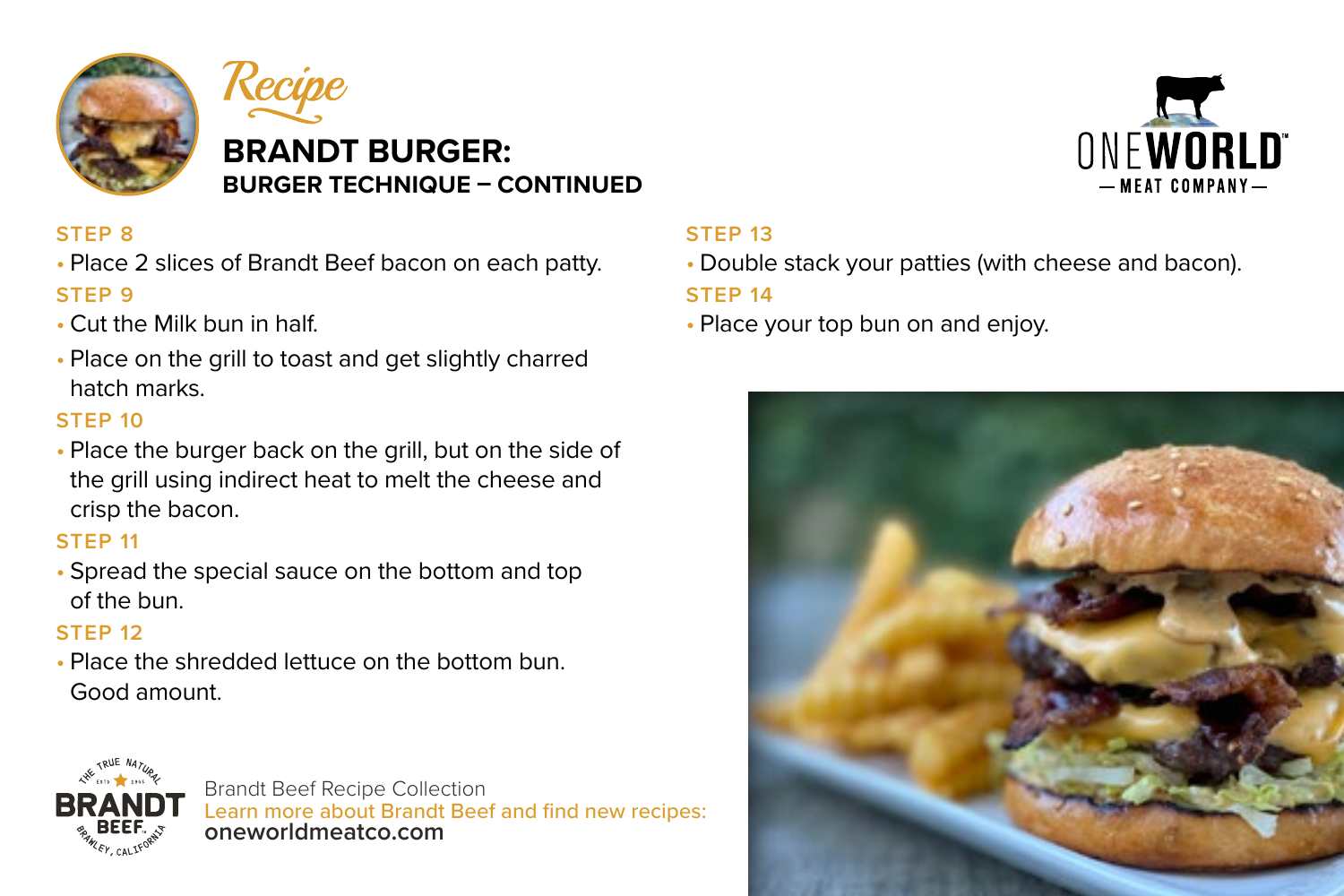



# **BRANDT BURGER: MILK BUN INGREDIENTS & TECHINQUE**

# INGREDIENTS:

- 75g (½ cup + 1tbsp.) Bread flour
- 75g (⅓ cup) Water (boiling)
- 350g (1 ½ cup) Whole milk (warm-microwave)
- 5g (1 tsp.) Instant dry yeast
- 30g (1 tbsp.) Sugar
- 425g (3 ½ cups) bread flour
- 9g (2 tsp.) salt
- 30g (1 tbsp.) vegetable shortening
- Roasted sesame seeds

# **EGG WASH:**

- 1 whole egg
- 10g (1 tsp.) whole milk
- .5g (¼ tsp.) kosher salt

# TECHNIQUE:

# **STEP 1**

• Pour boiling water over flour and stir with a wooden spoon until it is mixed well.

# **STEP 2**

• Wrap in plastic and allow it to come to room temperature.

# **STEP 3**

- Combine warm milk, yeast and sugar.
- Whisk gently to dissolve.
- Add the cooked flour and water to the milk.

# **STEP 4**

• Add flour, salt and shortening.



# **STEP 5**

- Mix on medium speed with a dough hook for approx. 5 minutes.
- Shape into a ball, place in a bowl, wrap with plastic wrap and allow to proof for 45 min. at about 75-80˚F.
- After 45 min. take the dough out, flatten it and shape it into a ball again.
- Wrap in plastic and allow it to proof for 45 min. at about 75-80˚F.

# **STEP 6**

• Divide dough into 100g portions.

# **STEP 7**

• Shape into balls.



Brandt Beef Recipe Collection Learn more about Brandt Beef and find new recipes: **oneworldmeatco.com**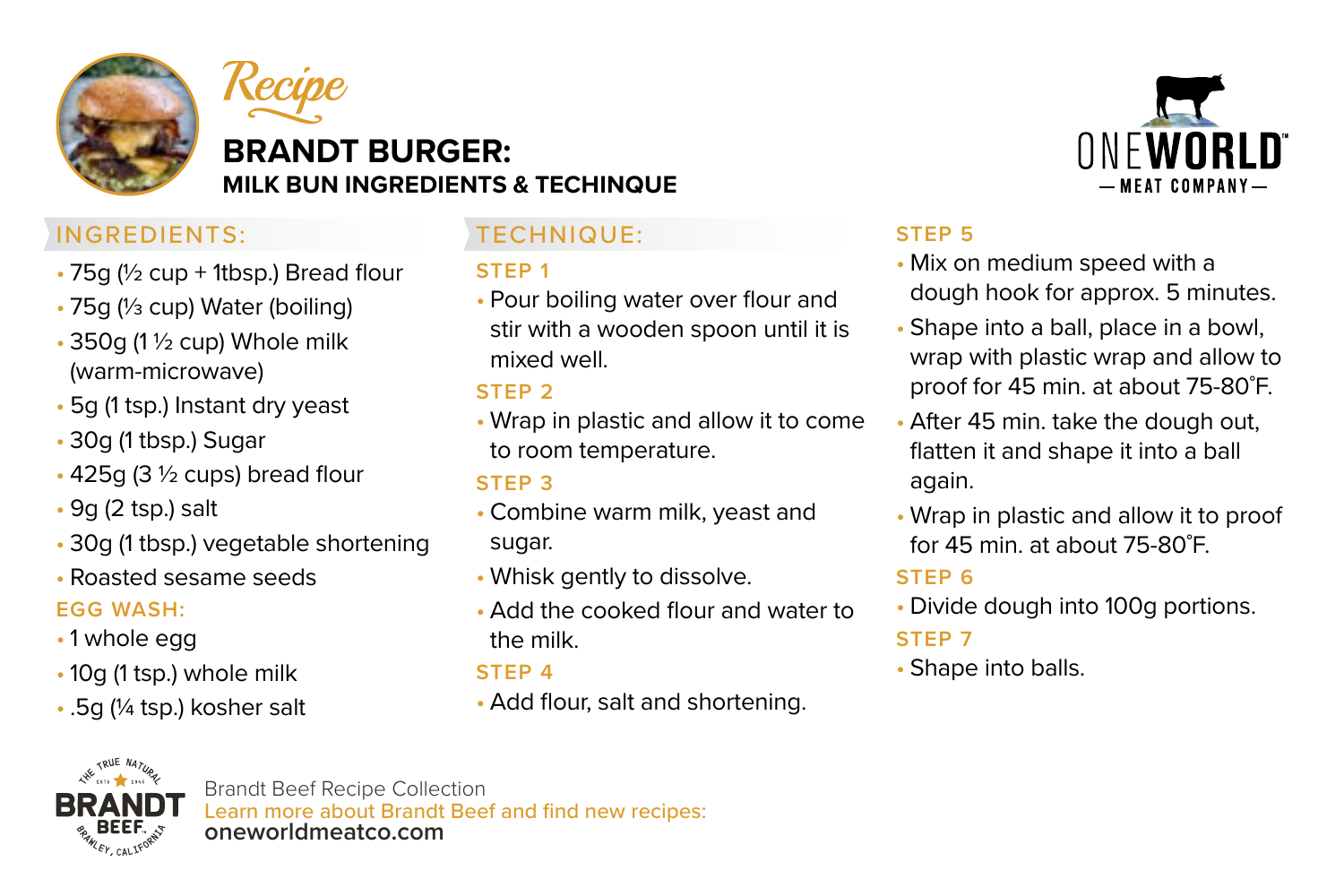



# **BRANDT BURGER: MILK BUN TECHINQUE–CONTINUED**

# **STEP 8**

- Place the balls on a parchment paper or foil lined sheet tray sprayed with vegetable oil spray.
- Keep about 3" apart from each other.
- Spray the dough balls with vegetable oil.
- Wrap tightly with plastic and allow it to proof for 30-45 min. at about 75-80˚F.

#### **STEP 9**

- Remove the plastic wrap.
- Spray your hand with vegetable oil and gently and evenly press the dough flat. NOT too flat just to release some air.

#### **STEP 10**

- Brush with egg wash.
- Sprinkle with roasted sesame seeds



#### **STEP 11**

- Bake at 375˚F for 15 minutes.
- Rotate.
- Turn the oven down to 350°F and bake for 10-15 more minutes.

#### **STEP 12**

• Remove from the tray and rest on a rack.

*Note: Buns are good to keep for 3 days in a ziploc bag and recommend to microwave briefly or gently griddle.*